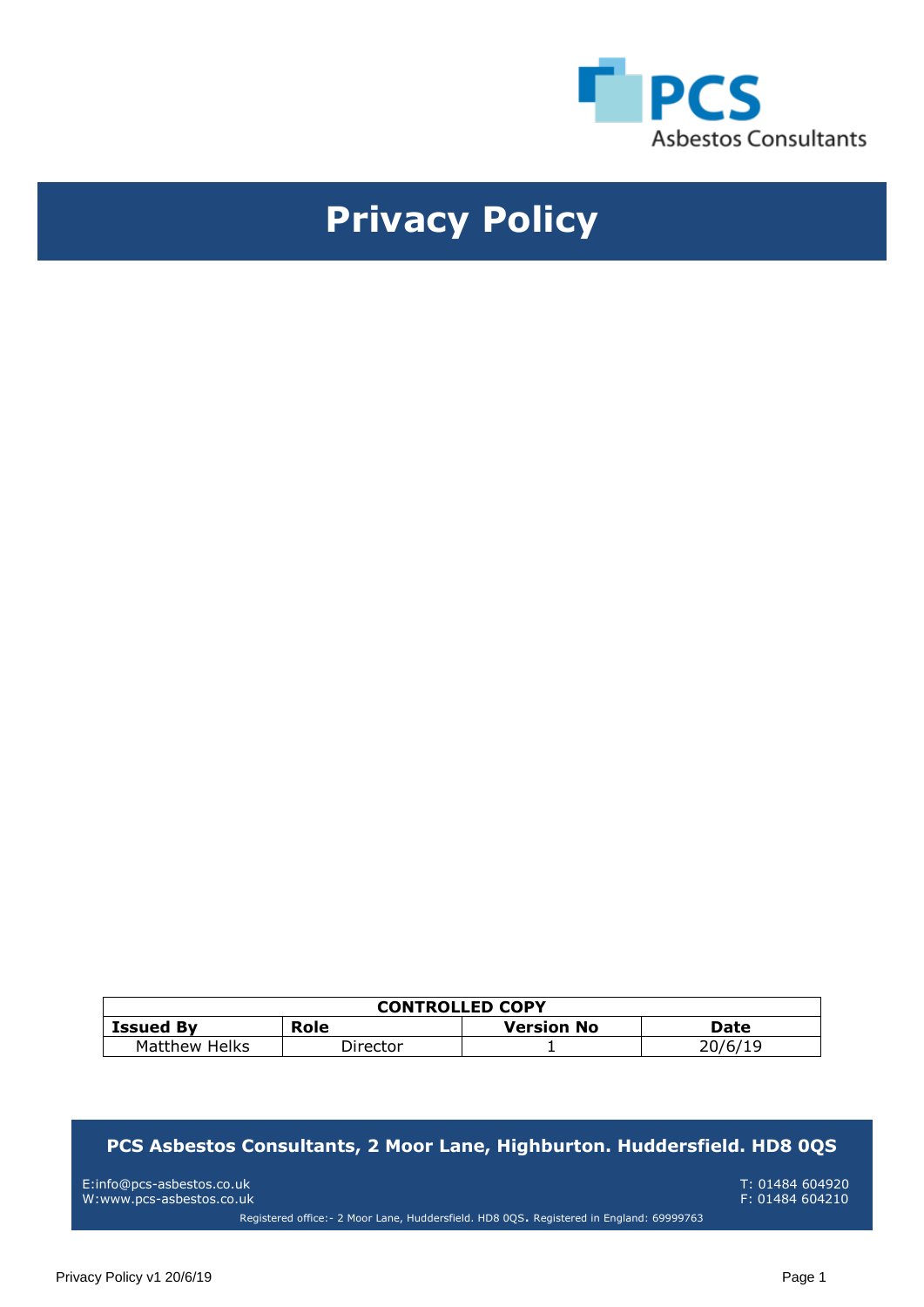# **Privacy Policy**

Welcome to PCS Asbestos Consultants Limited's ("**PCS Asbestos**") privacy policy.

PCS Asbestos respects your privacy and is committed to protecting your personal data. This privacy policy will inform you as to how we look after your personal data when you visit our website (regardless of where you visit it from) or our Risk Manager website / application ("**Risk Manager App**") or otherwise interact with us and it tells you about your privacy rights and how the law protects you.

Please use the Glossary at the end to understand the meaning of some of the terms used in this privacy policy.

## **1. Important information and who we are**

## **Purpose of this privacy policy**

This privacy policy aims to give you information on how PCS Asbestos collects and processes your personal data through your use of this website and the Risk Manager website and App, including any data you may provide to us or through this website or the Risk Manager website / App when you purchase a service, download documents or sign up to our newsletter.

Our website and Risk Manager website / App are not intended for children and we do not knowingly collect data relating to children.

It is important that you read this privacy policy together with any other privacy policy or fair processing policy we may provide on specific occasions when we are collecting or processing personal data about you so that you are fully aware of how and why we are using your data. This privacy policy supplements the other policies and is not intended to override them.

## **Controller**

PCS Asbestos is the controller and responsible for your personal data (collectively referred to as "company", "we", "us" or "our" in this privacy policy).

We have appointed a Privacy Manager who is responsible for overseeing questions in relation to this privacy policy who shall ultimately be responsible for the Company's data protection matters. If you have any questions about this privacy policy, including any requests to exercise your legal rights, please contact the Privacy Manager using the details set out below. In the Privacy Manager's absence please contact the Deputy Privacy Manager.

## **Contact details**

Our full details are:

Full name of legal entity: PCS Asbestos Consultants Limited Name of Privacy Manager: Matthew Helks Name of Deputy Privacy Manager: Sally Rhodes Email address: *[compliance@pcs-asbestos.co.uk](mailto:compliance@pcs-asbestos.co.uk)* Postal address: First Floor, 2 Moor Lane, Highburton, Huddersfield, HD8 0QS Telephone number: 01484 604920

You have the right to make a complaint at any time to the Information Commissioner's Office ("**ICO**"), the UK supervisory authority for data protection issues [\(www.ico.org.uk\)](http://www.ico.org.uk/). We would, however, appreciate the chance to deal with your concerns before you approach the ICO so please contact us in the first instance.

## **Changes to the privacy notice and your duty to inform us of changes**

This version was introduced on 20/6/19 and historic versions can be obtained by contacting us.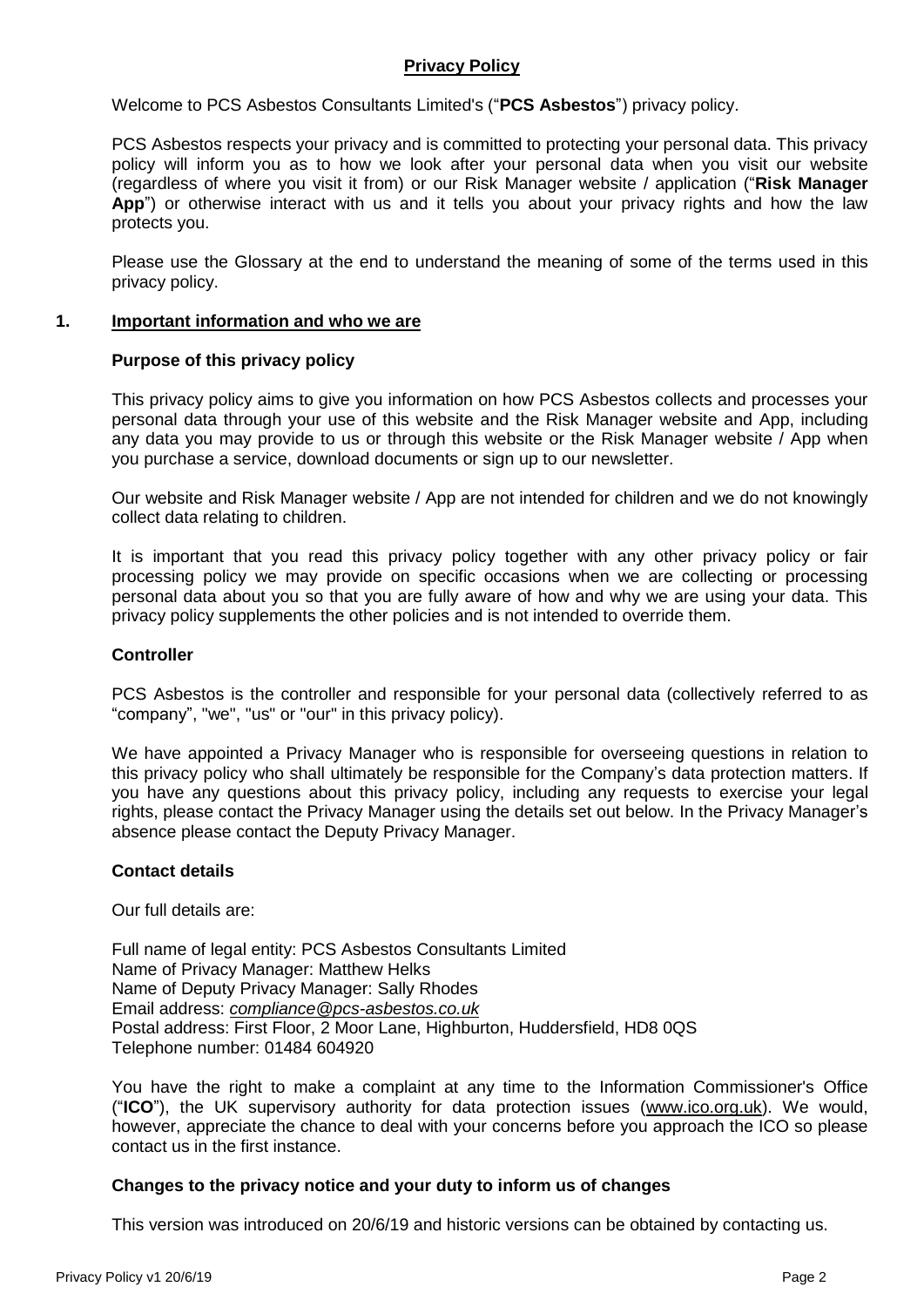It is important that the personal data we hold about you is accurate and current. Please keep us informed if your personal data changes during your relationship with us.

# **Third-party links**

Our website and Risk Manager website / App may include links to third-party websites, plug-ins and applications. Clicking on those links or enabling those connections may allow third parties to collect or share data about you. We do not control these third-party websites and are not responsible for their privacy statements. When you leave our website and Risk Manager website / App, we encourage you to read the privacy policy of every website you visit.

# **2. The data we collect about you**

Personal data, or personal information, means any information about an individual from which that person can be identified. It does not include data where the identity has been removed (anonymous data).

We may collect, use, store and transfer different kinds of personal data about you which we have grouped together follows:

- **Identity Data** includes first name, maiden name, last name, title and gender.
- **Contact Data** includes billing address, site addresses, email addresses and telephone numbers.
- **Financial Data** includes bank account and payment card details.
- **Transaction Data** includes details about payments to and from you and other details of services you have purchased from us.
- **Technical Data** includes IP address, your login data, browser type and version, time zone setting and location, browser plug-in types and versions, operating system and platform and other technology on the devices you use to access our website or Risk Manager App.
- **Profile Data** includes your instructions made by you (even if on behalf of a third party or your employer), your interests, preferences, feedback and survey responses.
- **Usage Data** includes information about how you use our website, Risk Manager App and services.
- **Marketing and Communications Data** includes your preferences in receiving marketing from us and our third parties and your communication preferences.

We also collect, use and share **Aggregated Data** such as statistical or demographic data for any purpose. Aggregated Data may be derived from your personal data but is not considered personal data in law as this data does **not** directly or indirectly reveal your identity. For example, we may aggregate your Usage Data to calculate the percentage of users accessing a specific website feature. However, if we combine or connect Aggregated Data with your personal data so that it can directly or indirectly identify you, we treat the combined data as personal data which will be used in accordance with this privacy policy.

We do not collect any **Special Categories of Personal Data** about you (this includes details about your race or ethnicity, religious or philosophical beliefs, sex life, sexual orientation, political opinions, trade union membership, information about your health and genetic and biometric data). Nor do we collect any information about criminal convictions and offences.

# **If you fail to provide personal data**

Where we need to collect personal data by law, or under the terms of a contract we have with you and you fail to provide that data when requested, we may not be able to perform the contract we have or are trying to enter into with you (for example, to provide you with services). In this case, we may have to cancel a service you have with us but we will notify you if this is the case at the time.

# **3. How is your personal data collected?**

We use different methods to collect data from and about you including through: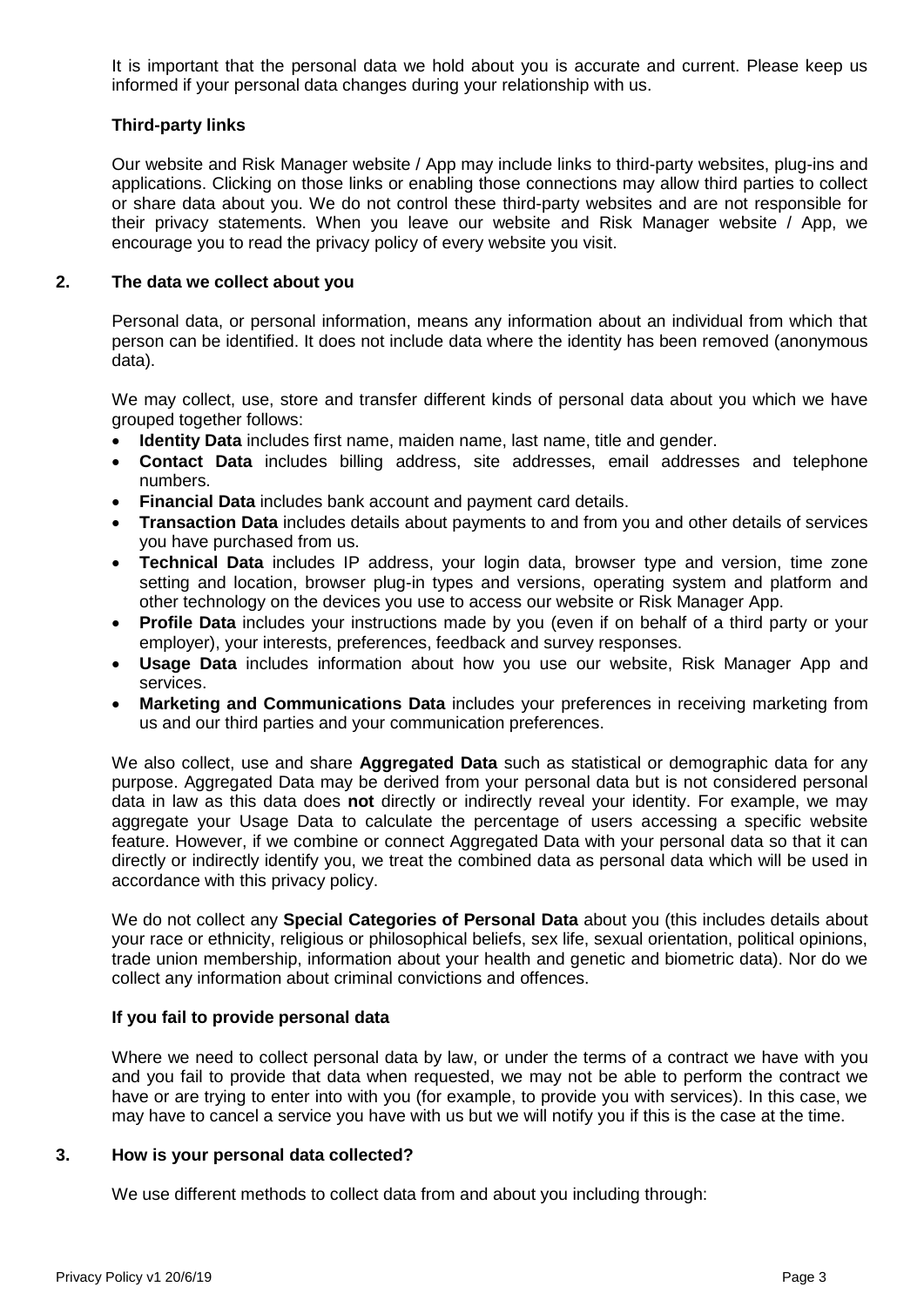- **Direct interactions.** You may give us your Identity, Contact and Financial Data by filling in forms or by corresponding with us by post, phone, email or otherwise. This includes personal data you provide when you:
	- request/apply for our services;
	- if we tender for you to use our services;
	- contract with us for our services;
	- subscribe to our service or publications;
	- request marketing to be sent to you;
	- enter a competition, promotion or survey; or
	- give us some feedback.
- **Automated technologies or interactions.** As you interact with our website and/or the Risk Manager App, we may automatically collect Technical Data about your equipment, browsing actions and patterns. We collect this personal data by using cookies and other similar technologies. Please see our Cookie Policy for further details.
- **Third parties or publicly available sources.** We may receive personal data about you from various third parties as set out below:
	- $\circ$  Technical Data from our analytics providers such as Google based outside the EU.
	- o Identity and Contact Data from publicly availably sources such as Companies House, the Land Registry and the Electoral Register based inside the EU.
	- o Identity and Contact Data from third parties such as sub-contractors.

## **4. How we use your personal data**

We will only use your personal data when the law allows us to. Most commonly, we will use your personal data in the following circumstances:

- Where we need to perform the contract we are about to enter into, have tendered for or have entered into with you.
- Where it is necessary for our legitimate interests (or those of a third party) and your interests and fundamental rights do not override those interests.
- Where we need to comply with a legal or regulatory obligation.

Please see the Glossary to find out more about the types of lawful basis that we will rely on to process your personal data.

Generally we do not rely on consent as a legal basis for processing your personal data other than in relation to sending third party direct marketing communications to you via email or text message. You have the right to withdraw consent to marketing at any time by contacting us.

## **Purposes for which we will use your personal data**

We have set out below, in a table format, a description of all the ways we plan to use your personal data, and which of the legal bases we rely on to do so. We have also identified what our legitimate interests are where appropriate.

Note that we may process your personal data for more than one lawful ground depending on the specific purpose for which we are using your data. Please contact us if you need details about the specific legal ground we are relying on to process your personal data where more than one ground has been set out in the table below.

| <b>Purpose/Activity</b>           | Type of data    | Lawful basis for processing including          |
|-----------------------------------|-----------------|------------------------------------------------|
|                                   |                 | basis of legitimate interest                   |
| To register you or apply for a    | (a) Identity    | Performance of a contract with you             |
| tender for you to be a new client | (b) Contact     |                                                |
|                                   | (c) Profile     |                                                |
| To process and deliver<br>vour    | (a) Identity    | (a) Performance of a contract with you         |
| instruction including:            | (b) Contact     | (b) Necessary for our legitimate interests (to |
| (a) Manage payments, fees and     | (c) Financial   | recover debts due to us)                       |
| charges                           | (d) Transaction |                                                |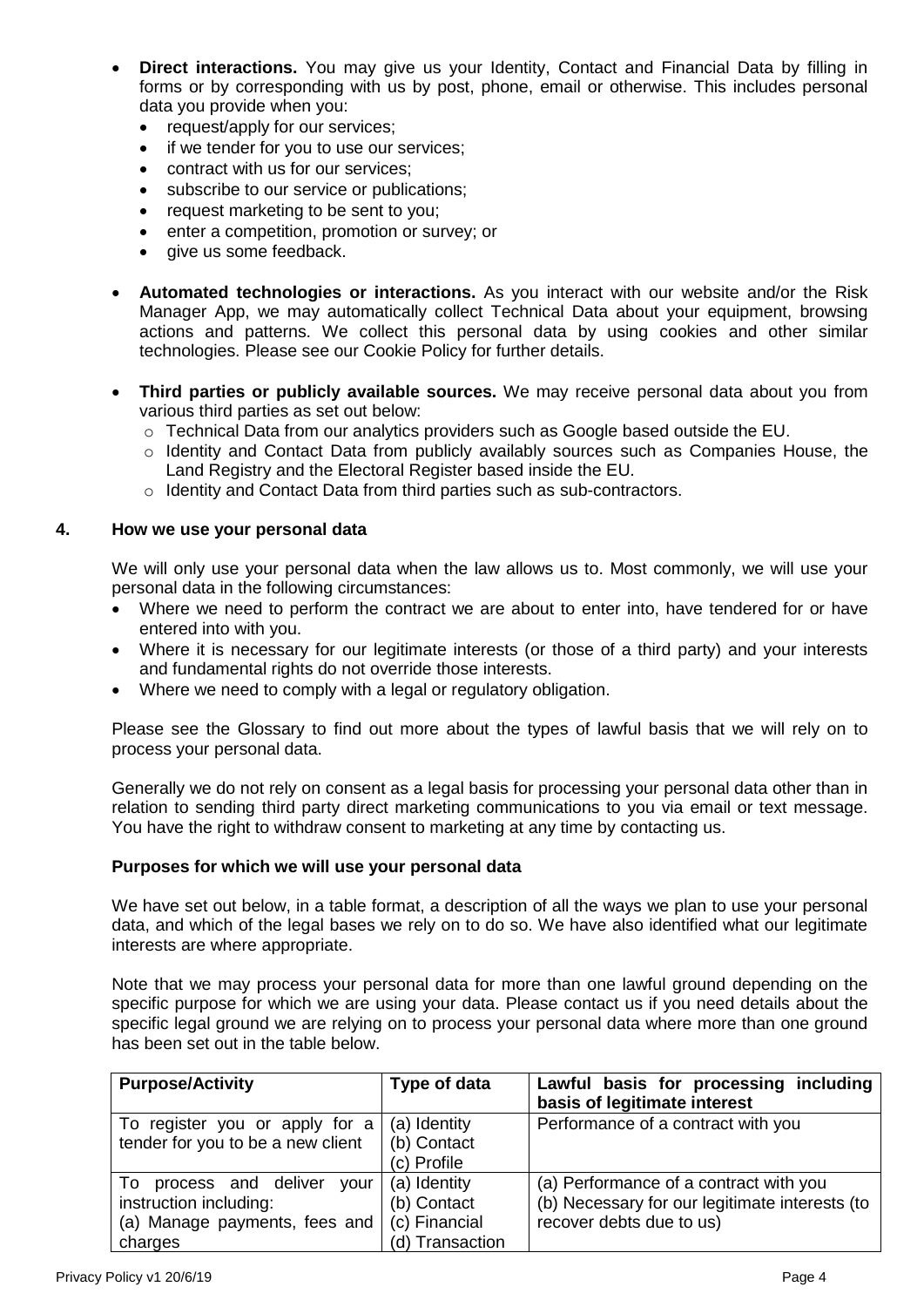| (b) Collect and recover money<br>owed to us                                                                                                                                                                             | (e) Marketing<br>and                                                                                               |                                                                                                                                                                                                                                                                                                             |
|-------------------------------------------------------------------------------------------------------------------------------------------------------------------------------------------------------------------------|--------------------------------------------------------------------------------------------------------------------|-------------------------------------------------------------------------------------------------------------------------------------------------------------------------------------------------------------------------------------------------------------------------------------------------------------|
|                                                                                                                                                                                                                         | Communications                                                                                                     |                                                                                                                                                                                                                                                                                                             |
| To manage our relationship with<br>you which will include:<br>(a) Notifying you about changes<br>to our terms or privacy policy<br>(b) Asking you to leave a review<br>or take a survey                                 | (a) Identity<br>(b) Contact<br>(c) Profile<br>(d) Marketing<br>and<br>Communications                               | (a) Performance of a contract with you<br>(b) Necessary to comply with a legal<br>obligation<br>(c) Necessary for our legitimate interests (to<br>keep our records updated and to study how<br>clients use our services)                                                                                    |
| To enable you to partake in a<br>draw, competition<br>prize<br>or<br>complete a survey                                                                                                                                  | (a) Identity<br>(b) Contact<br>(c) Profile<br>(d) Usage<br>(e) Marketing<br>and<br>Communications                  | (a) Performance of a contract with you<br>(b) Necessary for our legitimate interests (to<br>study how clients use our services, to<br>develop them and grow our business)                                                                                                                                   |
| To administer and protect our<br>business, the website and the<br>Risk Manager App<br>(including<br>troubleshooting,<br>data analysis,<br>system maintenance,<br>testing,<br>support, reporting and hosting of<br>data) | (a) Identity<br>(b) Contact<br>(c) Technical                                                                       | (a) Necessary for our legitimate interests<br>(for running our business, provision of<br>administration and IT services, network<br>security, to prevent fraud and in the context<br>of a business reorganisation or group<br>restructuring exercise)<br>(b) Necessary to comply with a legal<br>obligation |
| To deliver relevant website/ Risk<br>Manager<br>App<br>content<br>and<br>advertisements<br>to<br>and<br>you<br>understand<br>the<br>measure<br>or<br>effectiveness of the advertising<br>we serve to you                | (a) Identity<br>(b) Contact<br>(c) Profile<br>(d) Usage<br>(e) Marketing<br>and<br>Communications<br>(f) Technical | Necessary for our legitimate interests (to<br>study how clients use our services, to<br>develop them, to grow our business and to<br>inform our marketing strategy)                                                                                                                                         |
| To use data analytics to improve<br>our website and Risk Manager<br>App, services, marketing, client<br>relationships and experiences                                                                                   | (a) Technical<br>(b) Usage                                                                                         | Necessary for our legitimate interests (to<br>define types of clients for our services, to<br>keep our website and the Risk Manager<br>App updated and relevant, to develop our<br>business and to inform our marketing<br>strategy)                                                                        |
| To<br>make<br>suggestions<br>and<br>recommendations to you about<br>services that may be of interest<br>to you                                                                                                          | (a) Identity<br>(b) Contact<br>(c) Technical<br>(d) Usage<br>(e) Profile                                           | Necessary for our legitimate interests (to<br>develop our services and<br>grow<br>our<br>business)                                                                                                                                                                                                          |

# **Marketing**

We strive to provide you with choices regarding certain personal data uses, particularly around marketing and advertising.

## **Promotional offers from us**

We may use your Identity, Contact, Technical, Usage and Profile Data to form a view on what we think you may want or need, or what may be of interest to you. This is how we decide which services and offers may be relevant for you (we call this marketing).

You may receive marketing communications from us if you have requested information from us or purchased services from us or if you provided us with your details when you entered a competition or registered for a promotion and, in each case, you have not opted out of receiving that marketing.

# **Third-party marketing**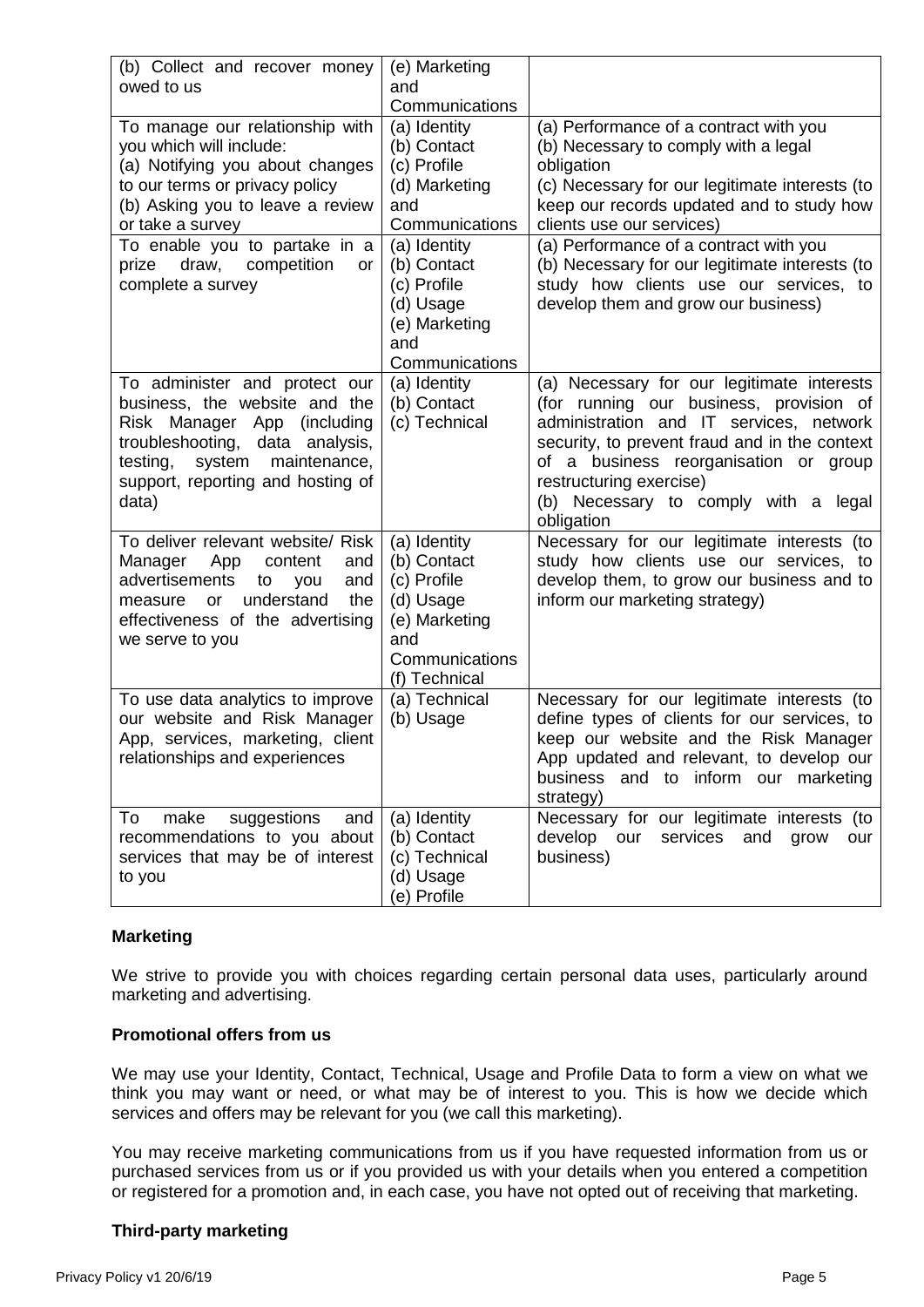We will get your express opt-in consent before we share your personal data with any external companies for marketing purposes.

# **Opting out**

You can ask us or third parties to stop sending you marketing messages at any time by following the opt-out links on any marketing message sent to you or by contacting us at any time.

Where you opt out of receiving these marketing messages, this will not apply to personal data provided to us as a result of an order, service experience or other transactions.

## **Cookies**

You can set your browser to refuse all or some browser cookies, or to alert you when websites set or access cookies. If you disable or refuse cookies, please note that some parts of our website or the Risk Manager website / App may become inaccessible or not function properly. For more information about the cookies we use, please see our Cookie Policy.

## **Change of purpose**

We will only use your personal data for the purposes for which we collected it, unless we reasonably consider that we need to use it for another reason and that reason is compatible with the original purpose. If you wish to get an explanation as to how the processing for the new purpose is compatible with the original purpose, please contact us.

If we need to use your personal data for an unrelated purpose, we will notify you and we will explain the legal basis which allows us to do so.

Please note that we may process your personal data without your knowledge or consent, in compliance with the above rules, where this is required or permitted by law.

## **5. Disclosures of your personal data**

We may have to share your personal data with the parties set out below for the purposes set out in the table in paragraph 4 above.

- External Third Parties as set out in the Glossary.
- Third parties we instruct to assist us in the performance of our contractual obligations with clients in the performance of services.
- Third parties to whom we may choose to sell, transfer, or merge parts of our business or our assets. Alternatively, we may seek to acquire other businesses or merge with them. If a change happens to our business, then the new owners may use your personal data in the same way as set out in this privacy policy.

We require all third parties to respect the security of your personal data and to treat it in accordance with the law. We do not allow our third-party service providers to use your personal data for their own purposes and only permit them to process your personal data for specified purposes and in accordance with our instructions.

In the event that we instruct External Third Parties to assist with performing projects for our services, we shall endeavour to limit the extent of personal data which shall be disclosed.

## **6. International transfers**

The data that we collect from you is stored in the UK however if we do transfer and process your personal outside of the European Economic Area ("**EEA**"), we ensure a similar degree of protection is afforded to it by ensuring at least one of the following safeguards is implemented:

• We would only transfer your personal data to countries that have been deemed to provide an adequate level of protection for personal data by the European Commission.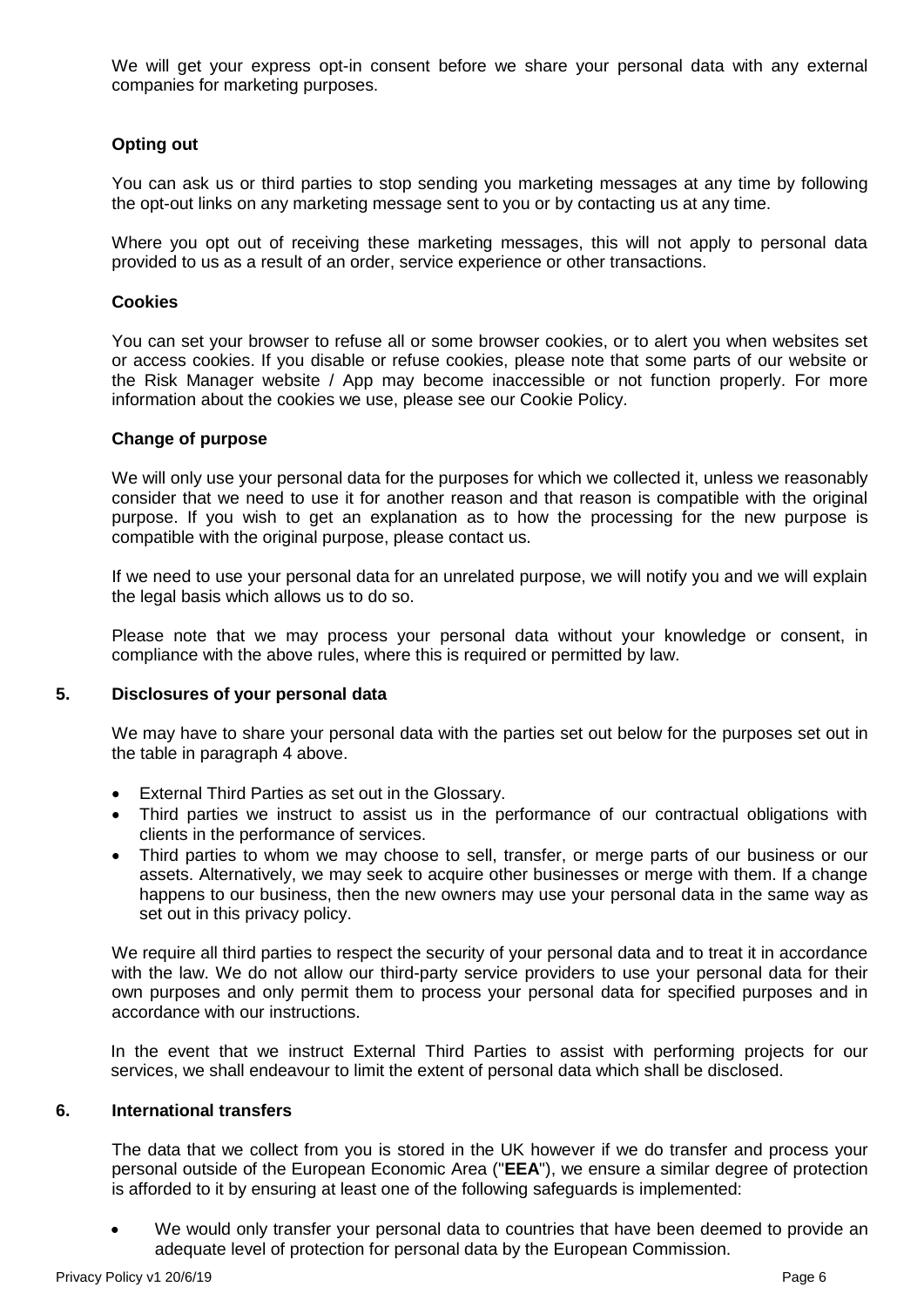- Where we use certain service providers, we may use specific contracts approved by the European Commission which give personal data the same protection it has in Europe.
- Where we use providers based in the US, we may transfer data to them if they are part of the Privacy Shield which requires them to provide similar protection to personal data shared between the Europe and the US.

Please contact us if you want further information on the specific mechanism used by us when transferring your personal data out of the EEA.

## **7. Data security**

We have put in place appropriate security measures to prevent your personal data from being accidentally lost, used or accessed in an unauthorised way, altered or disclosed. In addition, we limit access to your personal data to those employees, agents, contractors and other third parties who have a business need to know. They will only process your personal data on our instructions and they are subject to a duty of confidentiality.

We have put in place procedures to deal with any suspected personal data breach and will notify you and any applicable regulator of a breach where we are legally required to do so.

## **8. Data retention**

## **How long will you use my personal data for?**

We will only retain your personal data for as long as necessary to fulfil the purposes we collected it for, including for the purposes of satisfying any legal, accounting, or reporting requirements.

To determine the appropriate retention period for personal data, we consider the amount, nature, and sensitivity of the personal data, the potential risk of harm from unauthorised use or disclosure of your personal data, the purposes for which we process your personal data and whether we can achieve those purposes through other means, and the applicable legal requirements.

Details of retention periods for different aspects of your personal data are set out below.

- **Clients**: Data for clients is retained indefinitely in order to comply with legal, insurance and regulatory requirements given the nature of the potential risks involved with the substances which we deal with.
- **Enquiries**: Data for potential clients who have enquired about our services is generally retained for up to 3 years after each enquiry. This data will be used to assist potential clients with any instructions which they have enquired about and to ensure we can accommodate potential clients to the best of our abilities.
- **Recruitment Records**: Information relating to unsuccessful applicants will be kept for up to 1 year from the date which it was decided not to proceed with the initial application. This data will be used to assist the recruitment process to keep a record of the names of applicants who have been shortlisted or interviewed.
- **Disposal of Records**: all Personal Data will be disposed of in a way that protects the rights and privacy of Data Subjects.

Separately to the regulatory requirements for retailing client data, by law we have to keep basic information about our clients (including Contact, Identity, Financial and Transaction Data) for 6 years after they cease being clients for tax purposes.

In some circumstances you can ask us to delete your data: see "Request erasure" below for further information.

In some circumstances we may anonymise your personal data (so that it can no longer be associated with you) for research or statistical purposes in which case we may use this information indefinitely without further notice to you.

# **9. Your legal rights**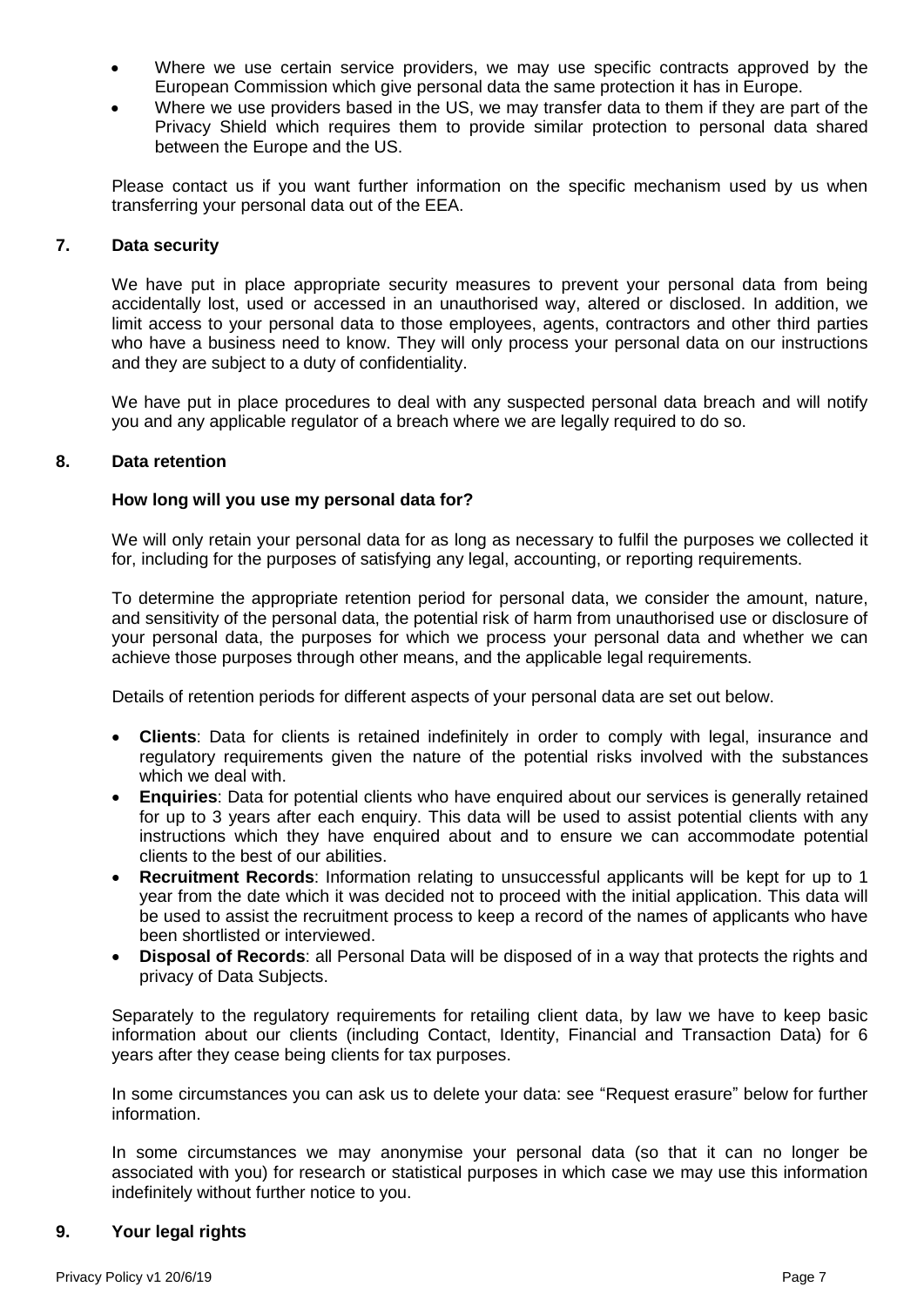Under certain circumstances, you have rights under data protection laws in relation to your personal data. Please see under "Your Legal Rights" in the Glossary below to find out more about these rights. If you wish to exercise any of these rights, please contact us.

## **No fee usually required**

You will not have to pay a fee to access your personal data (or to exercise any of the other rights).

However, we may charge a reasonable fee if your request is clearly unfounded, repetitive or excessive. Alternatively, we may refuse to comply with your request in these circumstances.

## **What we may need from you**

We may need to request specific information from you to help us confirm your identity and ensure your right to access your personal data (or to exercise any of your other rights). This is a security measure to ensure that personal data is not disclosed to any person who has no right to receive it. We may also contact you to ask you for further information in relation to your request to speed up our response.

#### **Time limit to respond**

We try to respond to all legitimate requests within one month. Occasionally it may take us longer than a month if your request is particularly complex or you have made a number of requests. In this case, we will notify you and keep you updated.

#### **10. Glossary**

#### **LAWFUL BASIS**

**Legitimate Interest** means the interest of our business in conducting and managing our business to enable us to give you the best service and the best and most secure experience. We make sure we consider and balance any potential impact on you (both positive and negative) and your rights before we process your personal data for our legitimate interests. We do not use your personal data for activities where our interests are overridden by the impact on you (unless we have your consent or are otherwise required or permitted to by law). You can obtain further information about how we assess our legitimate interests against any potential impact on you in respect of specific activities by contacting us.

**Performance of Contract** means processing your data where it is necessary for the performance of a contract to which you are a party or to take steps at your request before entering into such a contract.

**Comply with a legal or regulatory obligation** means processing your personal data where it is necessary for compliance with a legal or regulatory obligation that we are subject to.

## **THIRD PARTIES**

## **External Third Parties**

- Service providers based in the UK who provide IT and system administration services.
- Professional advisers including lawyers, bankers, auditors and insurers based in the UK who provide consultancy, banking, legal, insurance and accounting services.
- HM Revenue & Customs, regulators and other authorities based in the UK who require reporting of processing activities in certain circumstances.
- Sub-contractors who are approved by us to performs asbestos waste removal services and specialist analysts (who are registered with the United Kingdom Accreditation Scheme (UKAS)).

# **YOUR LEGAL RIGHTS**

You have the right to: